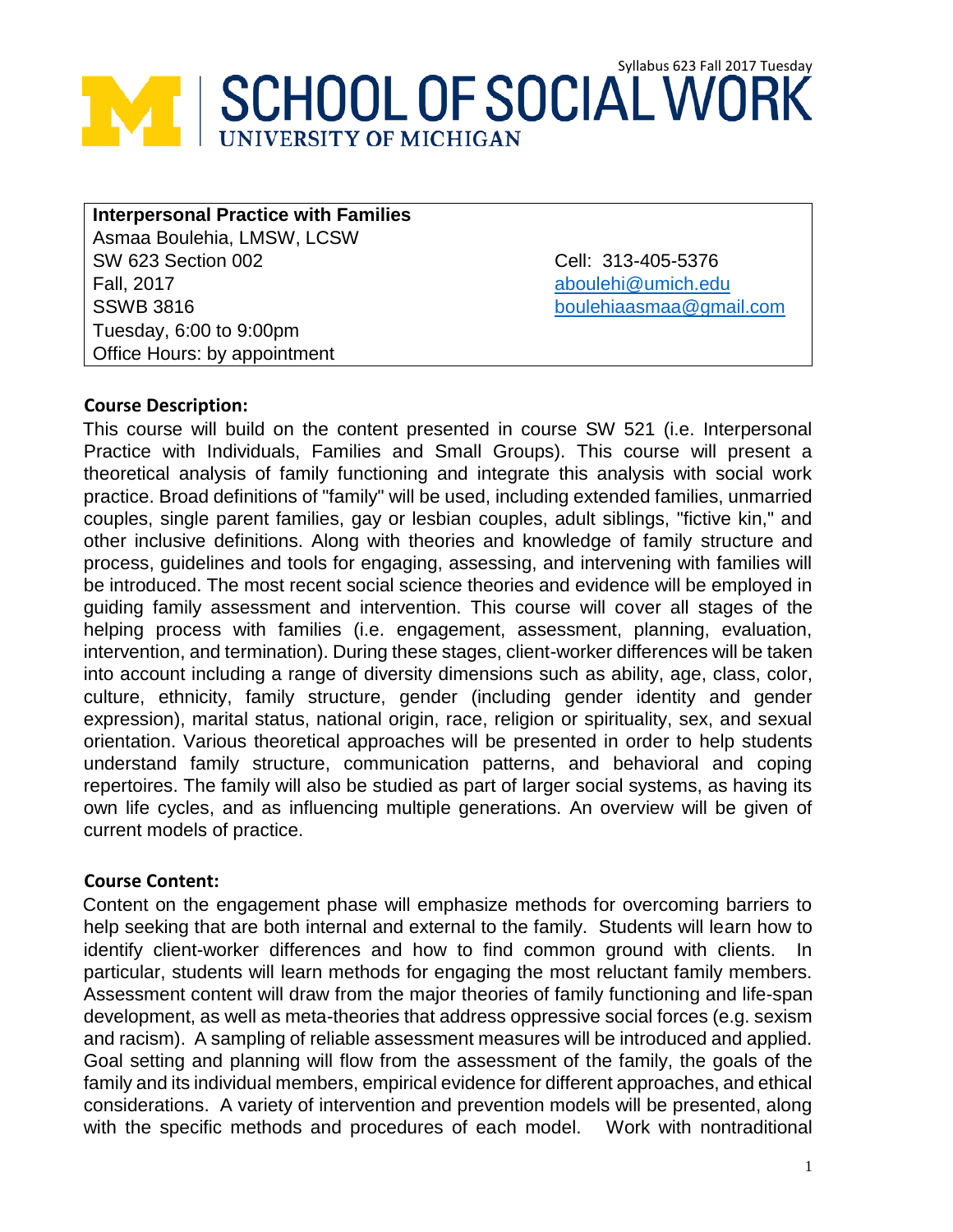families, couples counseling, and divorce and separation counseling will also be included. The role of social work in the primary prevention of family problems will be emphasized (e.g. family life education programs). Methods for the evaluation of intervention and prevention efforts will be covered, including the use of self-report and observational measures.

# **Course Objectives:**

Upon completion of the course, students will be able to:

- 1. Articulate at least two conceptual frameworks that take into account individual and family needs, problems and experiences within the family, and resources and opportunities of the social environment.
- 2. Describe challenges, risks, and tasks as they apply to women, the poor, families of color, and gay and lesbian families.
- 3. Identify the resources, strengths, and effective family processes across diverse populations including those based on a range of diversity dimensions such as ethnicity, race, sexual orientation, and class.
- 4. Apply family assessment frameworks that are ecological and family-centered and take into account the influence of oppressive social forces. Such assessments will account for the presence and impact of family violence, the presence and impact of substance abuse, and the impact that the students' own value system has on their assessment formulations.
- 5. Describe ways to establish a professional relationship with family members in order to engage in assessment, goal setting, and planning. The capacity to establish relationships with families will include an appreciation of cultural diversity and the unique strengths of nontraditional families.
- 6. Identify at least two models of prevention and intervention and explain the applicability of each model to the challenges faced by families.
- 7. Apply appropriate outcome measures that are reliable and determined by agreed upon goals in order to evaluate the effects of family-centered interventions.

## **Course Design:**

The course design will include lectures, assigned theoretical and practice reading, and discussion; exposure to the actual experiences of families in general and to those of particular families, through such media as case materials, videos, and client personal descriptions; and role-playing as worker and as family member.

## **Relationship of the Course to Four Curricular Themes:**

• *Multiculturalism and Diversity* will be addressed by considering the unique characteristics of families of composed of various diversity dimensions (e.g., ability, age, class, color, culture, ethnicity, family structure, gender (including gender identity and gender expression), marital status, national origin, race, religion or spirituality, sex, and sexual orientation), and by tailoring engagement, assessment, goal setting, planning, and intervention to these characteristics. Assessment procedures will focus on strengths rather than deficits in family functioning.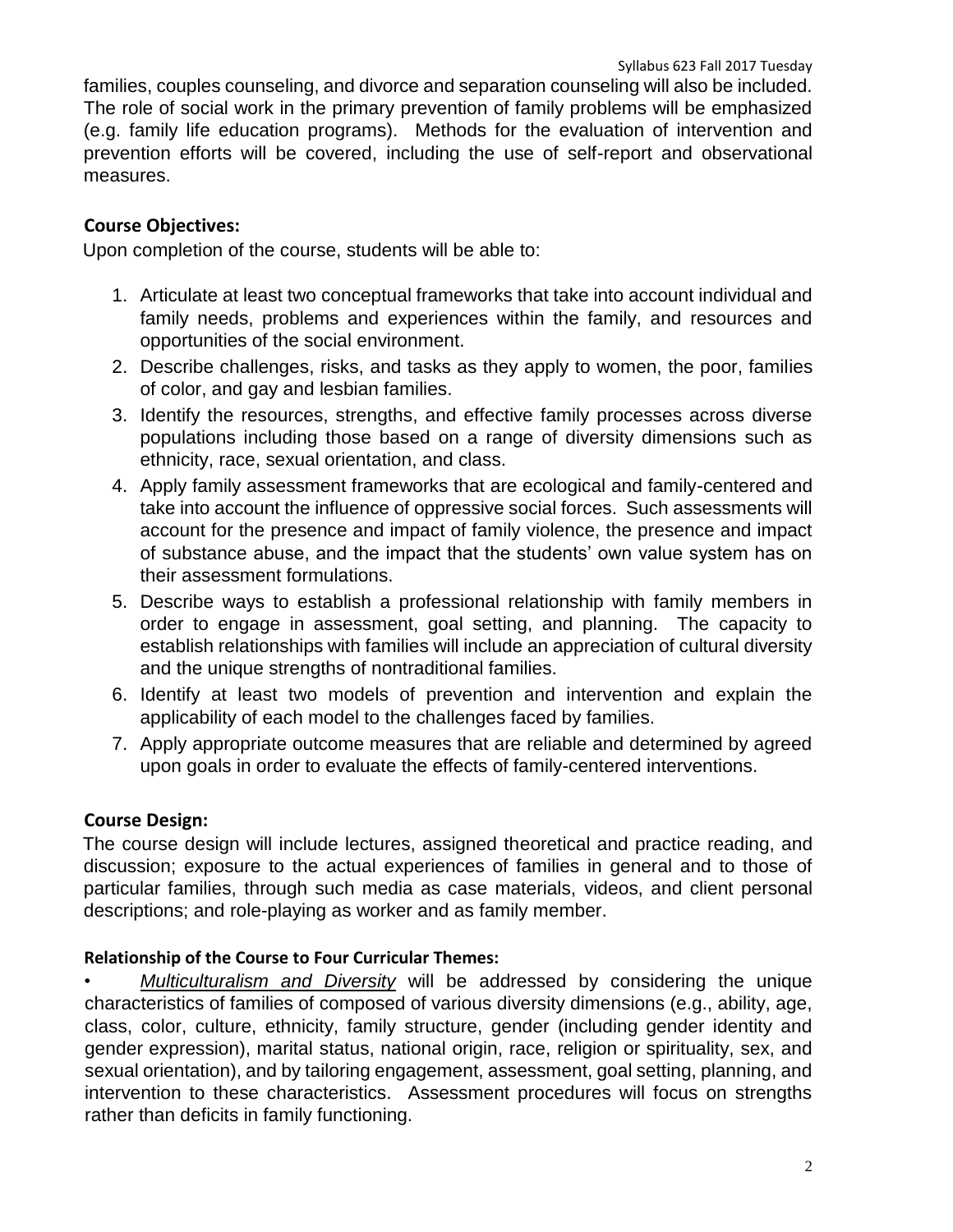• *Social Justice and Social Change* will be addressed through a multi-systems perspective in which students will view the family as a system within, and affected by, a larger social structure. Family assessment will consider the impact of poverty and discrimination based on various diversity dimensions and other factors in causing or maintaining family problems. Traditional solutions to family problems will be analyzed for their potential to maintain oppression and disempowerment. Empowerment models of practice will be stressed, including the involvement of natural helping networks and teaching advocacy skills to families.

• *Promotion, Prevention, Treatment, and Rehabilitation* will be addressed by identifying the family functions and processes which are useful for the successful development of its members. Prevention programs will be described that are designed to help the general population and at-risk families to avert problems before they develop (e.g. marital enhancement, parent education, premarital counseling, parent-school linkages, etc.).

• *Behavioral and Social Science Research* will be addressed by discussing the relationship of theoretical and empirical knowledge to family practice, by describing the theoretical frameworks within which practice methods may be carried out, and by identifying and critiquing the techniques and outcomes of evaluation which have been used with each practice method.

# **Relationship of the Course to Social Work Ethics and Values:**

Ethical dilemmas unique to family work will be presented, such as balancing individual and family goals, contracts regarding confidentiality and record-keeping, and addressing oppressive family structures. Presentation of value conflicts that exist toward families in society will be used to raise the students' awareness of personal and professional values.

# **Course Philosophy and Format:**

*The current Council on Social Work Education standards state that the signature pedagogy of our profession is field instruction. In accordance with this policy, this course is designed to enhance the skills necessary to perform the role of social work practitioner with families in field related experiences*. Intervention with families has followed a progression from modernism to post modernism in the past decades. In the past, the family was seen as a group of people with relational or functional problems. The social worker was the "expert" who created a conceptualized view of the family and prescribed interventions to cure the family of its ills. In the post-modern view, the family members, themselves, are the experts in their relations and functioning ability, and the social worker is a facilitator of opportunities for learning, growth, and change, at the discretion of each family member. This is a substantial paradigm shift from early family interventive philosophy; however, the knowledge, values and skills that the early family specialists gave us form the foundation for this new and developing context. I believe that working with families effectively requires an understanding of how the cultural, economic, political, religious and social systems influence family functioning and well-being.

The format of this course will follow the above post-modern philosophy. The goal is to facilitate your growth and learning so that you will become the expert in your own functioning when working with families, including the cultural, economic, social, and political forces that influence your family assessment and intervention abilities.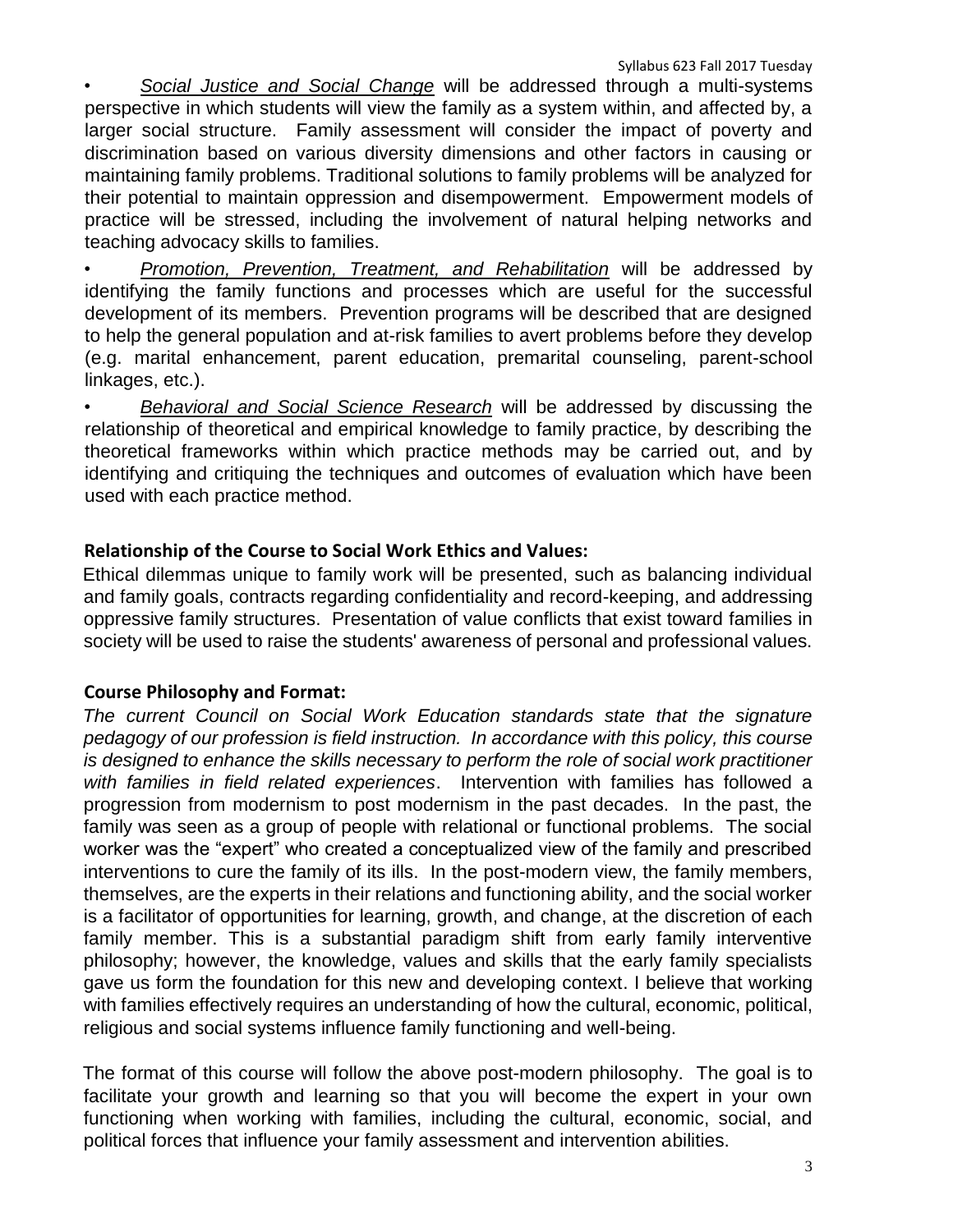#### **Safety & Emergency Preparedness**

In the event of an emergency, dial 9-1-1 from any cell phone or campus phone.

All University of Michigan students, faculty and staff are required to familiarize themselves with emergency procedures and protocols for both inside and outside of the classroom. In the event of possible building closure (i.e. severe weather conditions, public health notices, etc.) you may contact (734)764-SSWB (7793) for up-to-date School closure information.

Be Prepared. Familiarize yourself with the emergency card posted next to the phone in every classroom/meeting room. Review the information on the emergency evacuation sign (located nearest the door) and locate at least (2) emergency exits nearest the classroom.

If you are concerned about your ability to exit the building in the case of an emergency, contact the Office of Student Services and/or email ssw-ADAcompliance@umich.edu. Office of Student Services School of Social Work | Room 1748 734-936-0961

For more information, view the annual Campus Safety Statement at http://www.dpss.umich.edu/.

Register for UM Emergency Alerts at http://www.dpss.umich.edu/emergencymanagement/alert/.

#### **Accommodations for Students with Disabilities**

If you need an accommodation for a disability, please make an appointment with me at your earliest convenience. Many aspects of the course including the assignments, class activities, and my teaching methods can be modified to fit your circumstances.

#### **Counseling for Students**

U-M Counseling and Psychological Services (CAPS) is dedicated to supporting students of social work and the SSW community. Students can directly email Megan Shaughnessy-Mogill, LLMSW, our SSW embedded counselor, to schedule an appointment at [mshaughm@umich.edu](mailto:mshaughm@umich.edu)

#### **Class participation and engagement (10%).**

- Active engagement-throughout-see description below.
- Deep reader-for at least one class session
- Early responder-for at least one class session
- Read and add your comments to online lectures-prior to class
- Observer annotator –for at least one simulated session

**Active participation** in class is expected. Active participation can be demonstrated in several ways, some examples are: participation in discussion, volunteering for in-class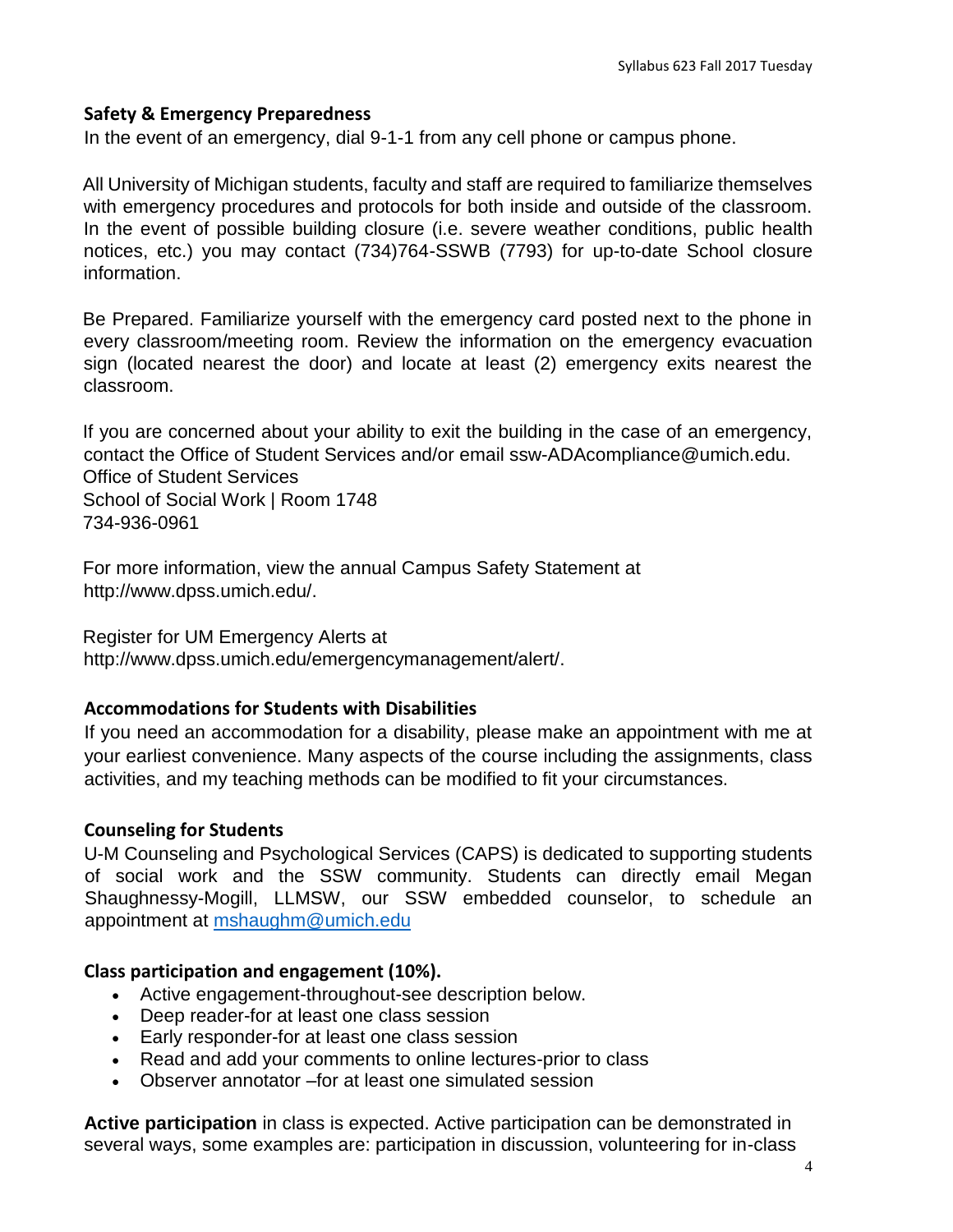exercises, bringing experiences or problems with families to class discussion, sharing techniques with class members, thoughtfully processing classroom experiences, taking risks in sustaining dialogue on difficult issues that arise in class, giving thoughtful feedback to your colleagues on their videos and learning contributions. *Note on use of technology in the classroom: Laptops are to be used only for taking notes, or for specific other uses as directed in class. Personal use of laptops, phones and other technology is not allowed during class except in cases of emergency. If you need to use them for that purpose, please let me know about it that day in class. Significant reductions in active engagement grades will be made from unwarranted use of technology in class.* 

- **More than 2 absences will result in a reduction in the final grade** and will be subject to decision by the instructor.
- Assignments are expected to be **on time**. Assignments that are turned in late will result in an automatic reduction in the grade for the assignment.

#### **Class Requirements**

Progress in this course will be assessed by three assignments. The aim of the assignments is to give you an opportunity to focus on the history and current trends in family practice in order to facilitate the development of your own personal interventive style and philosophy. My hope is that you will draw from your personal experience and enhance your own knowledge, self-awareness and skill levels through the in-class experiences and required assignments. My belief is that due to the innate power of the family system, post-modern family intervention, requires a unique combination of knowledge and personal awareness that are honed by experience, but nested in the social worker's vigilance of personal individuation and differentiation, concepts we will discuss in class.

#### **The assignments for this class reflect the above philosophy. All papers are to be typed with page numbers, double spaced, and in compliance with the APA Format and Academic Honesty.**

Please refer to the **American Psychological Association Publication Manual** (often called the APA Style Manual) in the preparation of your writing assignments. The current edition is the fifth, but using an earlier edition is acceptable. I think you will find having your own copy a valuable resource over the next two years. You can find out more at http://www.apastyle.org/pubmanual.html.

It is critical to reference all sources of information or ideas you use in your writing, to do otherwise is academic dishonesty. Direct quotes in particular should be identified as such. Situations of apparent plagiarism or academic dishonesty will be reported and handled according to University policy.

#### **Your progress in this course will be assessed by 3 assignments.**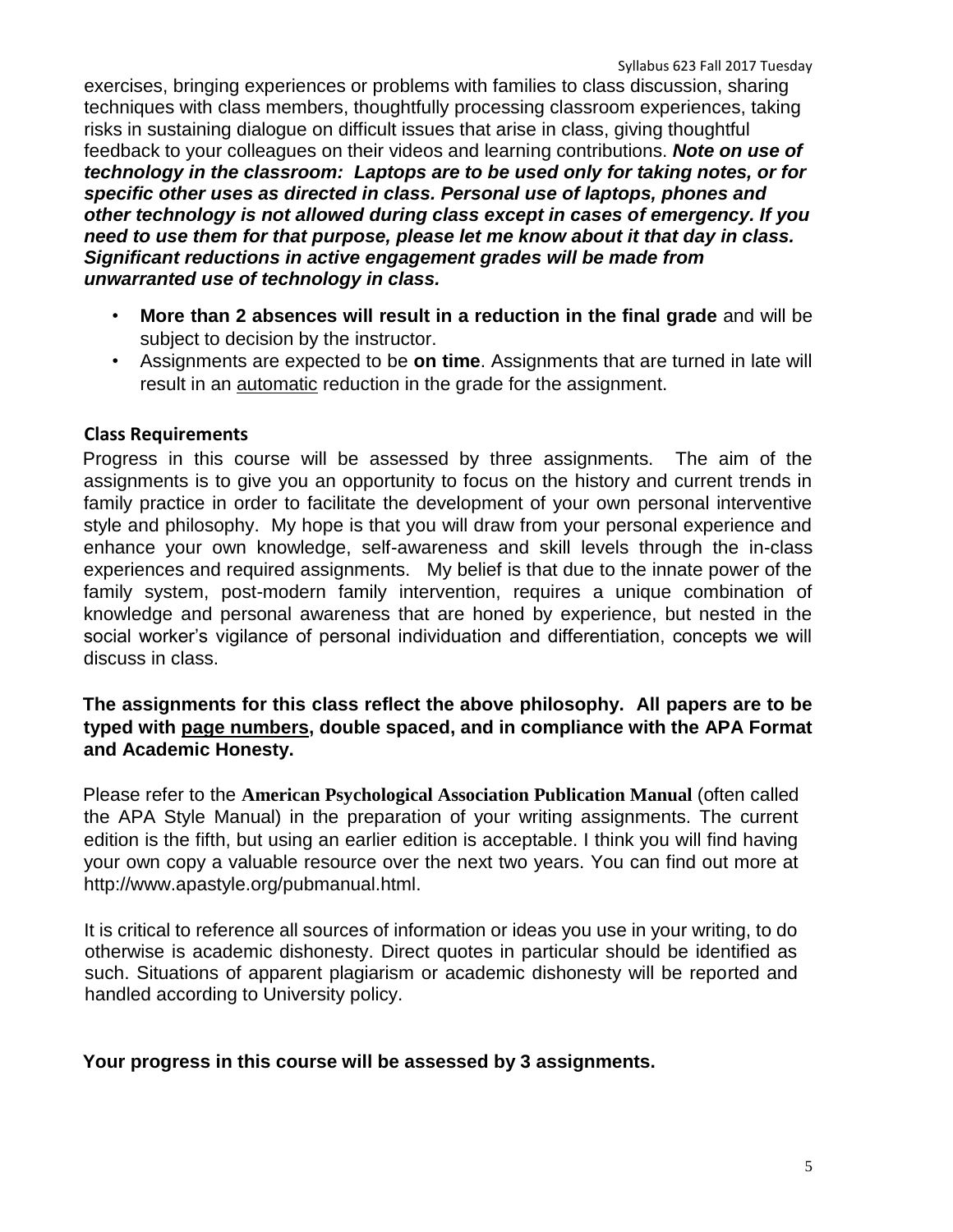## **Assignment 1: Family of Origin Paper**

Draw a genogram on your own family or the family of a client with whom you are working. The genogram should focus on at least three generations (including yours, your parents and their parents, your children, if applicable and even more if you have the information). Use McGoldrick's chapter (in the Coursepack) on Genograms as your guide for the mechanics of drawing the genogram. You will most likely need to contact family members of your own family or your client's to obtain the necessary data. Include significant dates, illnesses, occupations, striking character traits (i.e. gentle, moody, intelligent) and other significant patterns (i.e. occupations, religions, prevalence of divorces, religious affiliations, illnesses, substance abuse problems) on genogram. You may want to use different colored pencils to illustrate alliances, coalitions, cut-offs, and triangles. The genogram must be on an 81/2 by 11 sheet and carefully drawn and turned in at 8Am in hard copy form. The paper is to be submitted on CANVAS.

Write a 6-7 page paper. This paper should identify and articulate major threegenerational themes and patterns. Triangles, coalitions, alliances, and cut-offs should be explicated and analyzed. Gender, ethnic, class influences should be addressed. You should also incorporate a theoretical discussion of these cultural themes based on knowledge gained from your readings. When discussing theory, please reference accordingly. The McGoldrick text is a particularly good source to utilize in developing a theoretical perspective on the cultural themes you are exploring in your papers. You may want to speculate about your role (or your client's) role in the family system and please discuss sibling order, if applicable. Bowenian theory should be incorporated into your analysis and give three examples of how you imagine Murray Bowen might have intervened with this family.

#### **Grading**

25% - is genogram readable, and does it describe 3 generations of Family history clearly?

30% - does paper demonstrate an understanding of Bowenian theory?

35% - does paper incorporate a discussion of culture that is grounded in the Readings?

10% - grammatically correct, well-organized?

#### **This assignment is worth 30% of your grade and is due in the Assignments tab on Canvas by 6:00pm on October 10, 2017.**

## **Assignment 2: Role Play/Group Assignment**

This assignment is a reciprocal assignment in which two groups of 3 students will demonstrate a family intervention session, with one group role playing an **actual** family, and one group playing the role of social work team. Each person will have the opportunity to be a family member, and to be on the social work team (on different dates.)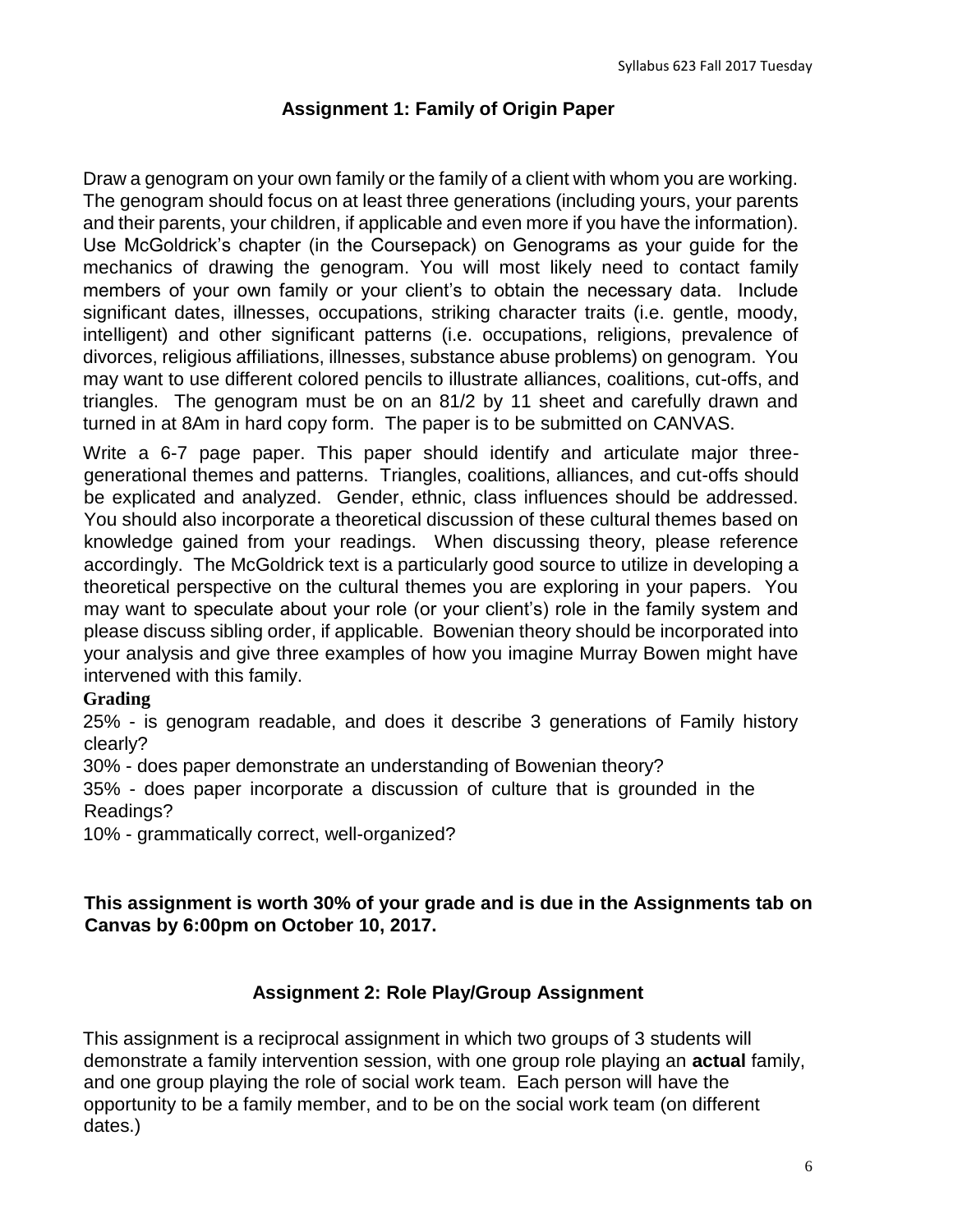The role played "family" may be a client family of one of the group members, the actual family of one of the group members, or a family well known by one of the group members. The following elements will be presented to the class on the day of the presentation, **and to the instructor in written form:** 

For the "family" team:

- A very brief description of the family using the elements from Assignment 1
- An individual presentation from each family member stating their: (cont.)
	- o Gender
	- o Age
	- o Communication style
	- o Personality characteristics
	- o Role in family
	- o Membership in various dyads, triads
	- o Personal thoughts about being a member of this family
- A description of the presenting issue

For the social work team:

- The key concepts of the method you are modeling, citing the readings for the week
- Your interventive goals
- Your interventive style/format

Your demonstration should last 30 to 45 minutes, with each member of the treatment team participating in the intervention. Please note: this is a personal assignment. This will be demanding of you as both a family member, and as the social worker. The nature of family intervention is intimate, and the goal of this assignment is twofold: first to promote nonjudgmental feedback and communication about interventive styles and techniques, and second to expand your family assessment skills.

**Each half of this assignment is worth 15% (with a total of 30%) of your grade and dates for the presentations will be picked during the first and second class sessions.** 

# **Assignment 3: Case Study**

Pick a family with whom you are working or have in-depth familiarity. Please address the following elements in a 7-10 page paper.

- Brief assessment of the family, no longer than a paragraph
- Presenting problem or context. This must be something that needs to change—a particular problem that the interventions will address.
- Significant demographics including culture, class, gender, as they relate to the presenting problem
- On what level of the Beavers Scale would you assess this family? Why? How does this level of functioning affect the current problem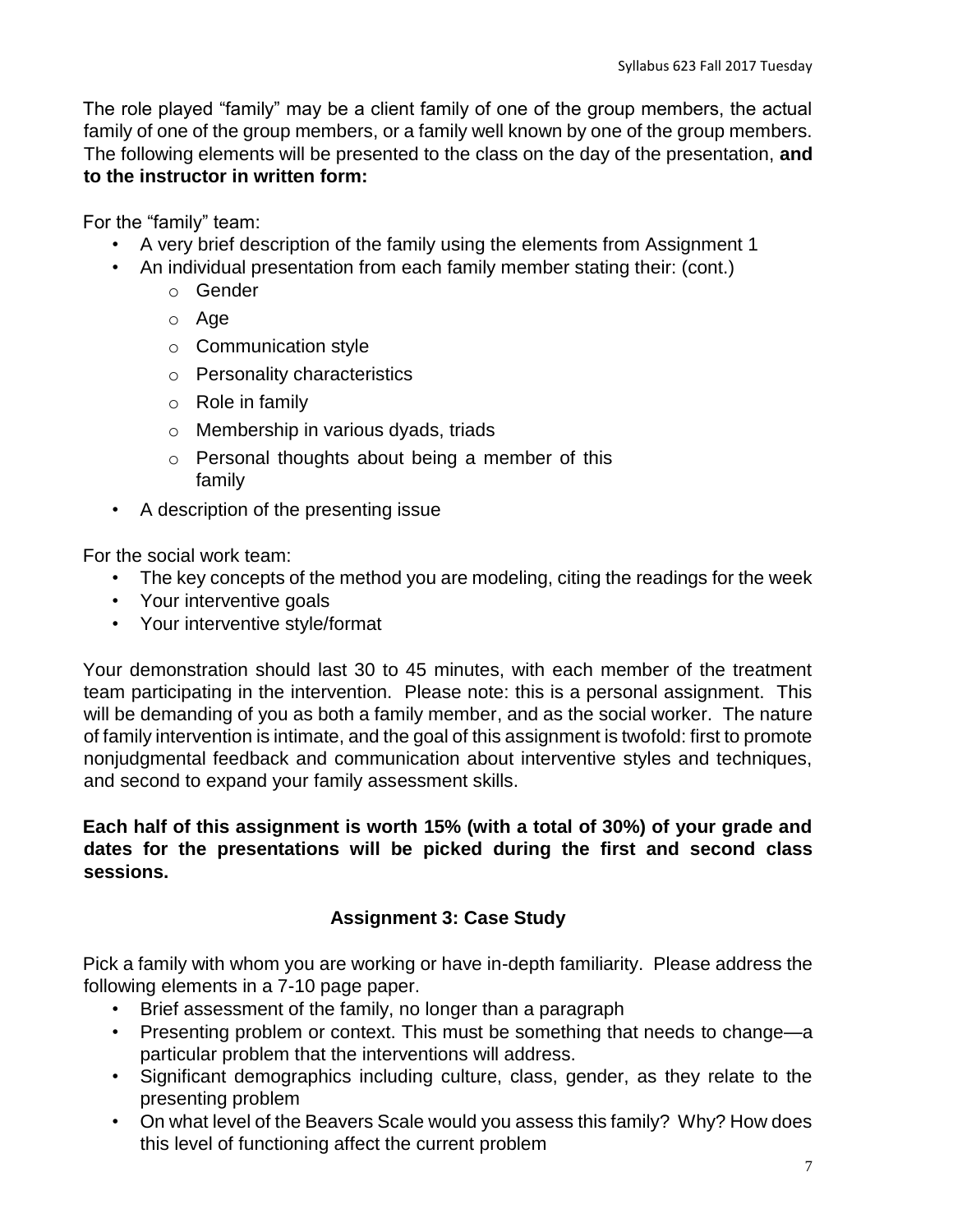- What is this family's stage of development? How does it affect the current problem?
- What is this family's homeostatic state? How does it support the presenting problem?
- Referencing class readings and discussion, propose intervention strategies from 3 different models, justifying your choice of model. Please suggest at least 2 strategies from each model, citing references from the readings. Describe how each technique would be used, including dialogue between therapist and family member. At least 6 class readings must be cited in this paper, at least 2 of which must reference topics other than from the text book.
- Please discuss how you think each of the interventions you have proposed might work, or not work with this family.
- Personal reflection about the assignment.

## **This assignment is worth 30% of your grade and is due in the Assignments tab on Canvas by 6:00pm on December 4, 2017.**

## **Required Reading (Available at Ulrich' Bookstore)**

Gehart, D. R. (2014). Mastering Competencies in Family Therapy: A Practical Approach to Theory and Clinical Case Documentation, 2nd Edition. Cengage Learning.

**I have included readings in the syllabus that are not required, even though they are excellent. If they are not required, they will be identified as "recommended"**

**Recommended Texts** (available in the social work library)

Reiter, M. D. (2014). Case Conceptualization in Family Therapy, 1st Edition. Pearson.

McGoldrick, M., Gerson, R. (2008). Genograms: assessment and intervention. 3rd ed. New York: W.W. Norton & amp; Co.

## **Recommended Books**

Boyd-Franklin, N. (2003). *Black families in therapy: understanding the African American experience*. New York, NY. The Guilford Press.

Gottman, J., Silver, N. (1994). *Why marriages succeed or fail.* New York, NY. Simon & **Schuster** 

Kort, J. (2008). *Gay affirmative therapy for the straight clinician,* New York, NY. W.W. Norton & Co.

Madsen, W. (2003). *Collaborative therapy with multi-stressed families*. New York, NY. The Guilford Press.

Scarf, M. (1995). *Intimate worlds.* New York, New York. Random House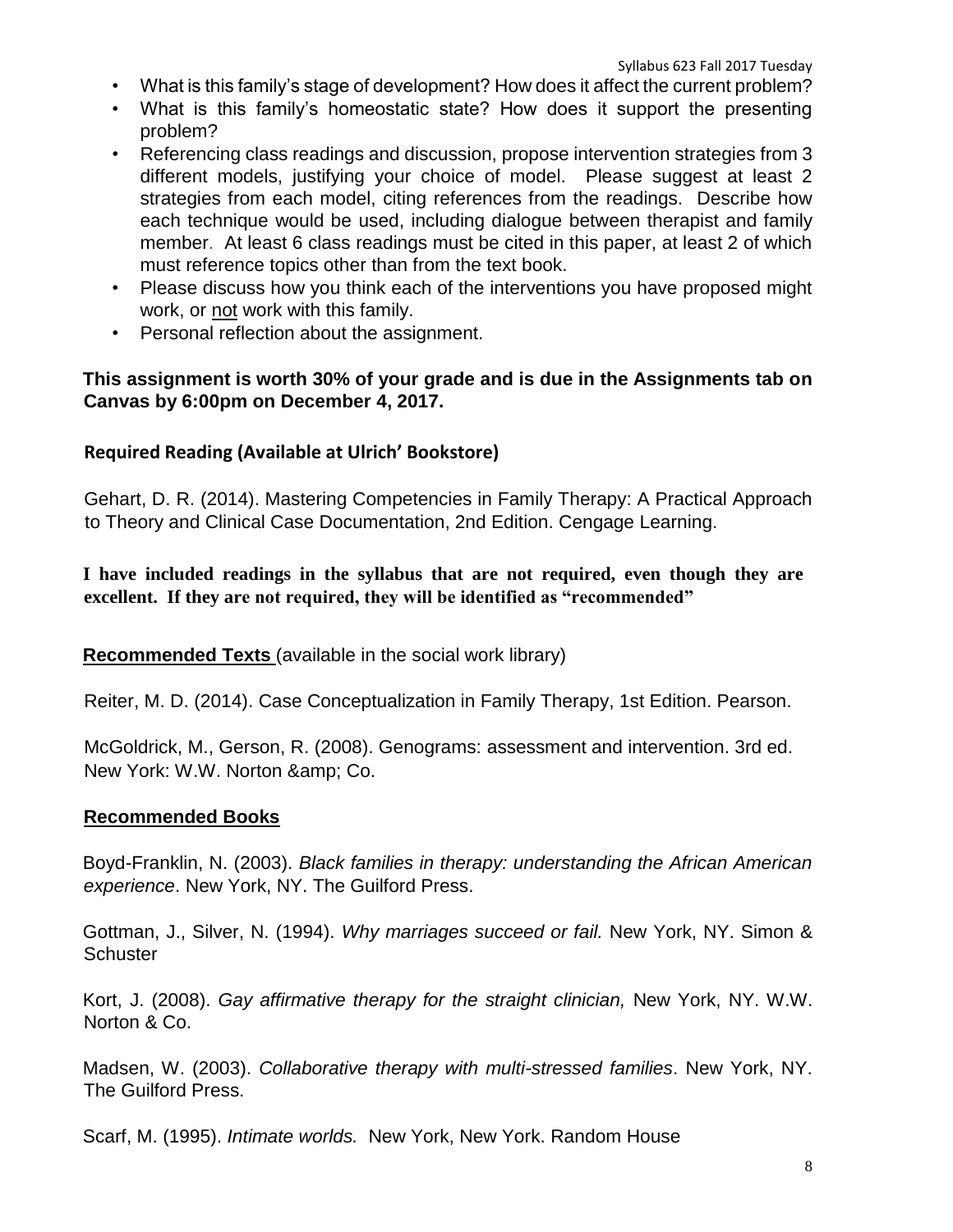Syllabus 623 Fall 2017 Tuesday Schwartz, R. (1995) *Internal family systems therapy*. New York, NY. The Guilford Press.

#### **Family therapy videos available at:**

Askwith Media Center, in the Shapiro Library Building

Alexander Counseling videos at<http://ctiv.alexanderstreet.com.proxy.lib.umich.edu/> YouTube

## **Course Outline:**

#### **Week 1: September 5, 2017**

- Introduction to course; format, expectations
- Introduction to working with families

#### **Week 2: September 12, 2017**

- Research and Ethical Foundations of Family Therapy Theories
- Philosophical Foundations
- Systemic and Strategic Theories Readings

#### **Readings:**

• Gehart (2014) Chapters 1-4, p. 3 -124

Carr, A. (2000) Evidence Based Practice in Family Therapy and Systemic Consultation*. Journal of Family Therapy. 22, 3, 273-295* 

Madsen, W.C. (2003). *Collaborative Therapy with Multi-Stressed Families*. NY. Guilford Press. Chapters 1, 2. p. 9-84.

#### **Week 3: September 19, 2017**

Structural Family Therapy

#### **Readings:**

• Gehart (2014) Chapter 5, p. 125-164

#### **Recommended:**

- Minuchin, Patricia. (2007). Working with Families of the Poor, Second Edition, 2nd Edition. New York: Guilford Press, Chapters 3, 4
- Applegate, J.S., Shapiro, J.R., (2005), *Neurobiology for clinical social work.* New York, W.W. Norton Chapter 4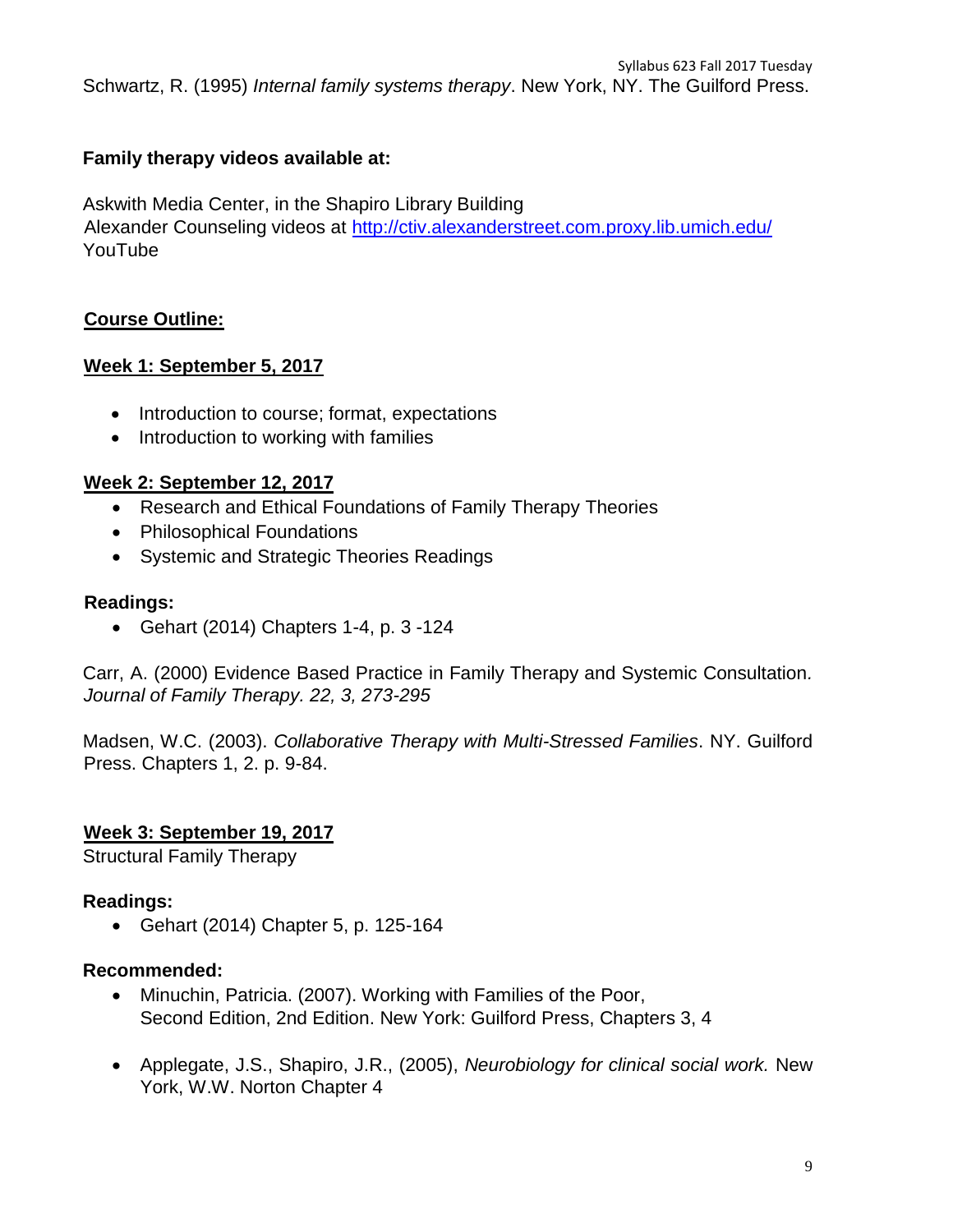- Kort, J., (2008). *Gay affirmative therapy for the straight clinician.* New York, Norton Chapters 1,2,3,8
- Schwartz, Richard C., (1995). *Internal family systems therapy*. New York, Guilford Press. Chapters 1,2
- Scarf, M. (1995). *Intimate Worlds.* New York. Random House. Chapter 2, p. 23- 36 (PDF article)
- McGoldrick (2005): *Ethnicity & family therapy 3rd edition.* New York: The Guilford Press. Chapter 1 p. 1-40
- Davis, Tamara S. (2009) Diversity Practice in Social Work: Examining Theory in Practice', Journal of Ethnic and Cultural Diversity in Social Work, 18: 1, 40 — 69
- Keiley, M.; Dolbin, M.; Hill, J.; Karuppaswamy, N.; et al. The cultural genogram: Experiences from within a marriage and family therapy Journal of Marital and Family Therapy; Apr 2002; 28, 2;
- Luey, H. S.; Luey, H. S.; Glass, L.; and Elliot, H. Social Work 1995. Hard of hearing or deaf: issues of ears, language, culture and identity.
- *Optional: McGoldrick (1998): Chapters7-13, p. 93-175. I would recommend these readings if you have not previously examined your own conscious and unconscious racism and privilege.*
- Rober, P., (2005.) The Therapist's Self in Dialogical Family Therapy: Some Ideas About Not-Knowing and the Therapist's Inner Conversation. Family Process. 44, 4, 477-495
- https://www.cdc.gov/violenceprevention/acestudy/

## **Week 4: September 26, 2017**

Satir Human Growth Model Internal Family Systems

## **Readings:**

• Gehart (2014) Chapter 6: 165-228,

## **Recommended Readings:**

• Cheung, M*., (1997)* Social construction theory and the Satir model: Toward a synthesis. *The American Journal of Family Therapy. . 25, 4, p. 331-343*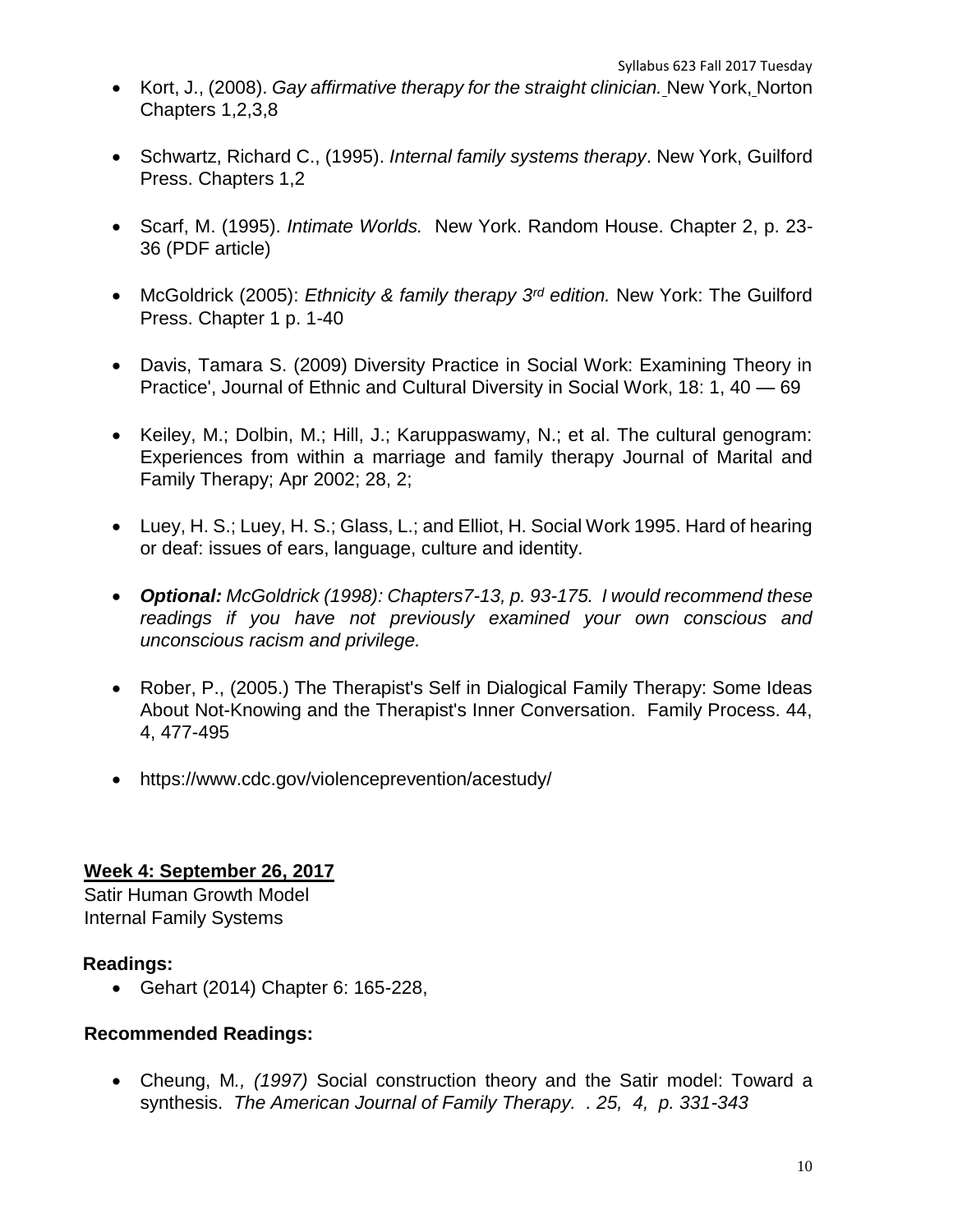- Freeman, M.L., (1999), Virginia Satir: A woman and a Social Worker Beholden to No One, *Journal of Couples Therapy, 8,1,1-15*
- Cowley, A.S., (2000), On Satir's Use of Self, *Journal of Couples Therapy, 9,3-4, 51-68*

## **Week 5: October 3, 2017**

Intergenerational Family Therapy Murray Bowen

## **Readings:**

- Gehart (2014) Chapter 7, p.229-274
- Knudson-Martin, Carmen. (1994) The female voice: Applications to Bowen's family systems theory, *Journal of Marital and Family Therapy. 20, 1, p. 35*

#### **Week 6: October 10, 2017 (Assignment 1 Due)**

Cognitive Behavioral Family Therapy

#### **Readings:**

• Gehart (2014) Chapter 8 p. 275-330.

#### **Recommended**:

- Dattilio, F. M. (2009). Cognitive-Behavioral Therapy with Couples and Families. Chapter 6, Cognitive Behavioral Techniques.
- O'Leary, E. M. McHugh, Barrett, P., Fjermestad, K., Cognitive-behavioral family treatment for childhood obsessive-compulsive disorder: A 7-year follow-up study. Journal of Anxiety Disorders 23 (2009) 973–978.
- Runyon, M., Deblinger, E., Ryan, E. Thakkar-Kolar, R., An Overview of Child Physical Abuse: Developing an Integrated Parent-Child Cognitive-Behavioral Treatment Approach. *Trauma Violence Abuse* 2004; 5; 65
- Friedberg, Robert D. (2006). A Cognitive-Behavioral Approach to Family Therapy. Journal of Contemporary Psychotherapy Vol. 36, Issue 4. Date: 12/2006 Pages: 159-165.

#### **Week 7: October 17, 2017:**

Solution Focused Narrative Approaches

## **Readings:**

• Gehart (2014) chapter 9, 10 331-446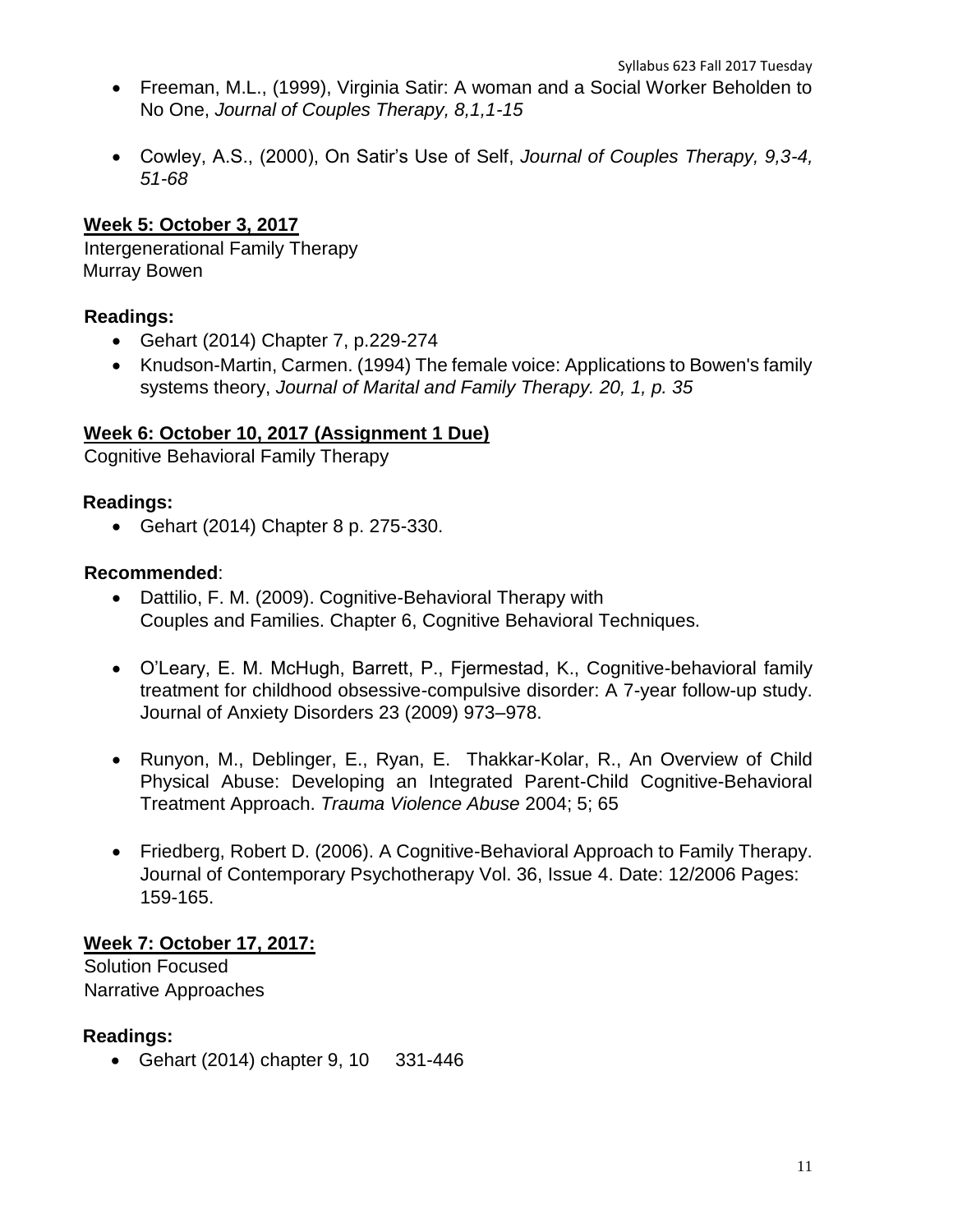#### **Recommended:**

• Reiter, M., (2004), A Solution Focused Formula Task for Families, *Journal of Family Psychotherapy, 15,3,37-45.* 

## **Week 8: October 24, 2017:**

Emotionally-Focused Therapy Cross-Theoretical Case Conceptualization and Integration

#### **Readings:**

• Gehart (2014) Chapter 11, Chapter 13

#### **Recommended:**

#### **Week 9: October 31, 2017: Assignment 2 - Group Presentation**

#### **Readings:**

• Gehart (2014) Chapter 14

*The Family Therapy Networker, Vol. 18, No.6*  O'Hanlon, "The Third Wave" Stephen Madigan, "Body Politics" David Epston, "Extending the Conversation" David Nylund, John Thomas, "The Economics of Narrative"

#### **Week 10: November 7, 2017: Assignment 2 – Group Presentation**

## **Readings:**

• Gehart (2014) Chapter 15

#### **Week 11: November 14, 2017**

Guest speaker: TBD

#### **Readings:**

• Gehart (2014) Chapter 15

#### **Week 12: November 28, 2017**

Couples Therapy

#### **Readings:**

• Siegel, D.J., Solomon, M. (2013). Healing moments in psychotherapy. New York, Norton. Chapter 10: pp 195-215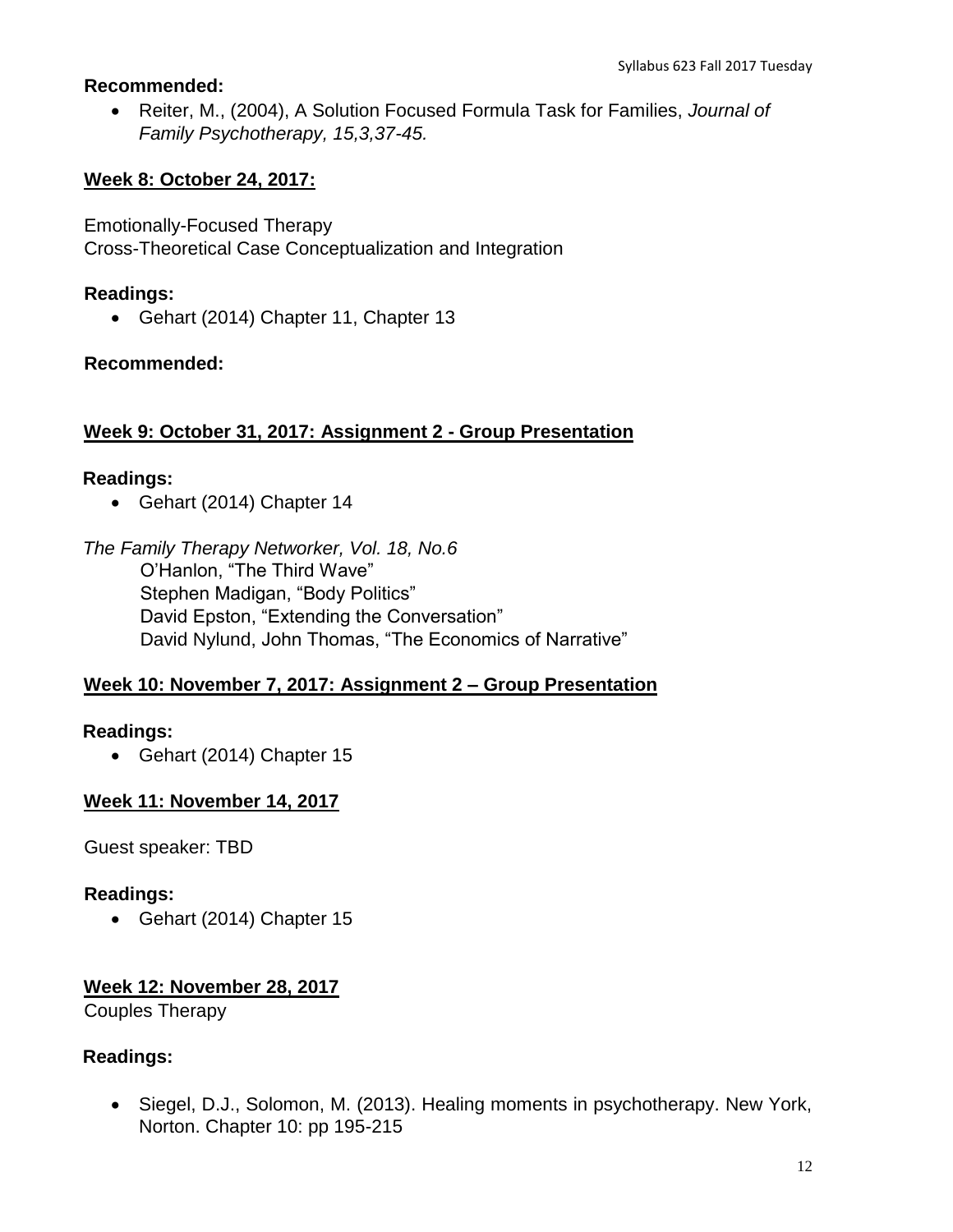#### **Recommended:**

- Zielinski, J. (1999) Discovering Imago Relationship Therapy. Psychotherapy: Theory, Research, Practice, Training [PsycARTICLES] Vol. 36, Issue 1.
- Johnston, S. (2007). The Contribution of Emotionally Focused Couples Therapy. Journal of Contemporary Psychotherapy Vol. 37, Issue 1. Date: 03/2007 Pages: 47-52.
- The Psychotherapy Networker, Vol. 26 no.6 Doherty, W. "Bad Couples Therapy and How to Avoid it" p. 26
- The Family Therapy Networker, March/April, 1993, Issue # 293 Schnarch, D. "Inside the Sexual Crucible"
- Gottman, J.M., Silver, N., (1999) The Seven Principles for Making Marriage Work, New York, The Three Rivers Press. Chapters 1, 2. p. 1-46.
- Gottman, J.M., Levinson, R.W., Gross, J., Mc Coy, K., Rosenthal, L., Ruef, A., Yoshimoto, D., (2003). Correlates of Gay and Lesbian Couples' Relationship Satisfaction and Relationship Dissolution. Journal of Homosexuality, 45, 1, 23-43.
- Bepko, C., Johnson,T., (2004) Gay and Lesbian Couples in Therapy: Perspectives for the Contemporary Family Therapist. Journal of Marital and Family Therapy, 26, 4, Oct, 409419
- Biaggio, M, (2002), Couples Therapy for Lesbians: Understanding Merger and the Impact of Homophobia, Journal of Lesbian Studies, 6,1,126-138

#### **Week 13: December 5, 2017: Assignment 3 Due**

Wrap-up

#### Source Materials:

- *A. Books & Articles*
- Becvar, D.S., & Becvar, R.J. (2000). *Family Therapy: A Systemic Integration*. Boston: Allyn & Bacon.

Bograd, M. (1991). *Feminist approaches for men in family therapy*.

Boyd-Franklin, N. (1989). *Black families in therapy.* New York: Guilford Press.

Carter, B., & McGoldrick, M. (1999). *The expanded family life cycle: Individual, family, and social perspectives (Third Edition).* Needham Heights, MA: Allyn and Bacon.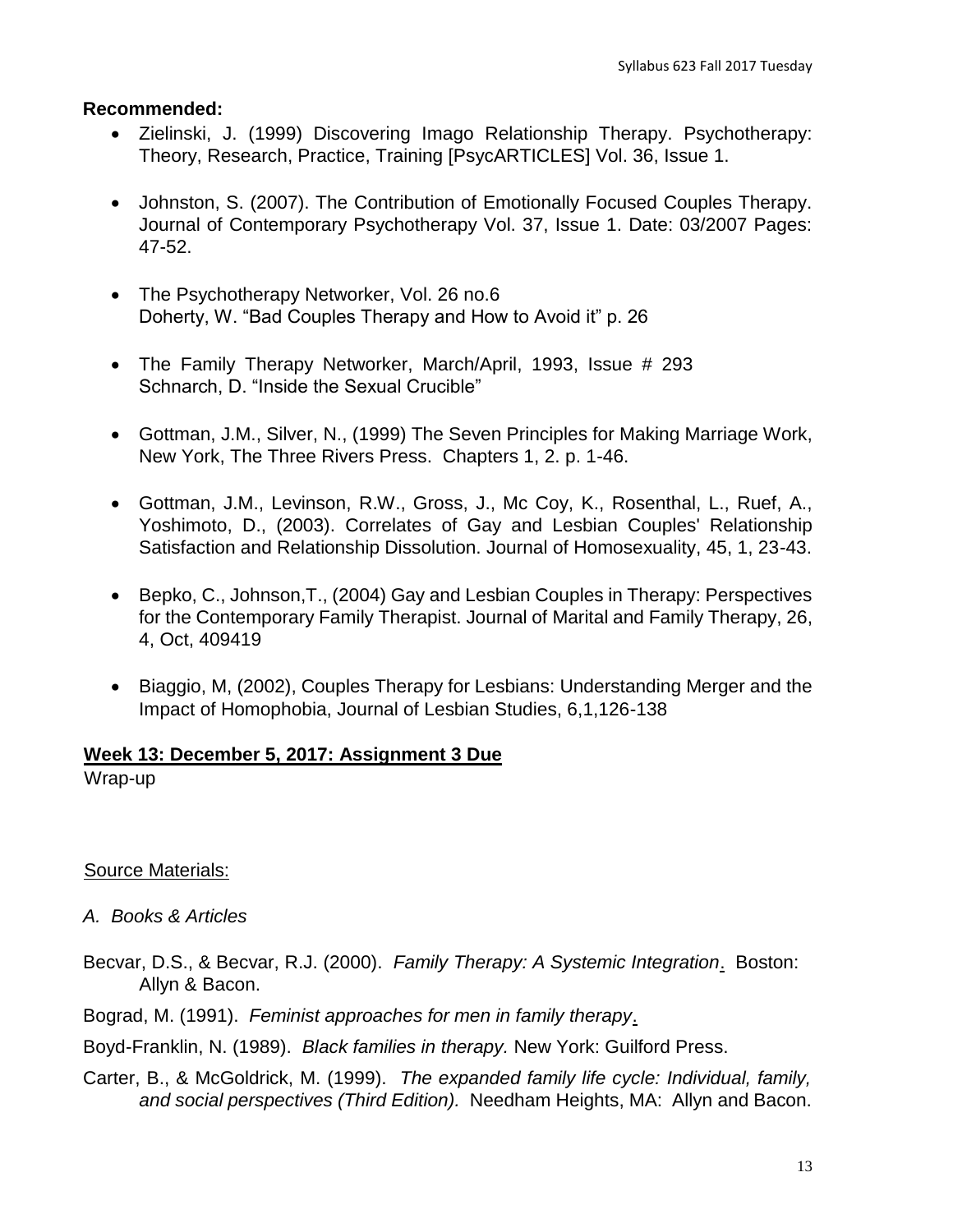- Davis, L. E., & Proctor, E. K. (1989). *Race, gender and class: Guidelines for practice with individuals, families, and groups.* Englewood Cliffs, NJ: Prentice Hall.
- DeMaria, R., Weeks, G., & Hof, L. (1999). *Focused genograms: Intergenerational assessment of individuals, couples, and families.* Philadelphia, PA: Brunner/Mazel (Taylor and Francis).
- Duncan, B. L, Hubble, M. A., & Miller, S. D. (1997. *Psychotherapy with "Impossible" cases: The efficient treatment of therapy veterans.* New York: W. W. Norton.
- Franklin, C., & Jordan, C. (1999). *Family practice: Brief systems methods for social work*. Belmont, CA: Brooks/Cole.
- Freedman, J., & Combs, G. (1996). *Narrative therapy: The social construction of preferred realities.* New York: W. W. Norton & Company.
- Goldenberg, H., & Goldenberg, I. (2000). *Family Therapy: An Overview (Fifth Edition)*. Belmont, CA: Brooks/Cole-Wadsworth.

Gurman and Kniskern (1991). *Handbook of Family Therapy: Vol. II*. Brunner/Mazel.

Hartman, A., & Laird, J. (1983). *Family-centered social work practice.* New York: Free Press.

Jacobson, N.J., & Gurman, A.S. (1995). *Clinical handbook of marital therapy.* NY: Guilford.

- Kaslow, F.W. (ed.). (1996). *Handbook of Relational Diagnosis and Dysfunctional Family Patterns*. New York, John Wiley & Sons.
- Kilpatrick, A.C., & Holland, T. P. (1999). *Working with Families: An Integrative Model by Level of Need.* Needham Heights, MA: Allyn & Bacon.
- Lawson, D. M., & Prevatt, F. F. (1999). *Casebook in Family Therapy.* Belmont, CA: Brooks/Cole-Wadsworth
- Luepnitz, D.A. (1988). *The family interpreted: Feminist theory in clinical practice*. New York: Basic Books.
- Ho, M. K., (1987). *Family therapy with ethnic minorities*. Beverly Hills, CA: Sage.
- Margolin, G. (1986). Ethical issues in marital therapy. In N. Jacobson, & A. Gurman (Eds.), *Clinical handbook of marital therapy.* New York: Guilford.
- McGoldrick, M., Giordano, J., & Pearce, J.K. (eds.). (1996). *Ethnicity and family therapy,* (2nd Ed.). New York: Guilford.
- Mirkin, M.P. (1990). *The social and political contexts of family therapy*. Boston: Allyn & Bacon.
- Nichols, M. P. (1999). *Inside family therapy: A case study in family healing*. Needham Heights, MA: Allyn & Bacon.
- Nichols, M. P., & Schwartz, R. C. (1998). *Family therapy: Concepts and methods, (Fourth edition).* Needham Heights, MA: Allyn and Bacon.

Satir, V. (1972). *Peoplemaking.* Palo Alto, CA: Science and Behavior Books.

Schwebel, A.I., & Fine, M.A. (1994). Understanding *and helping families: A cognitive behavioral approach.* Hillsdale, NJ: Lawrence Erlbaum.